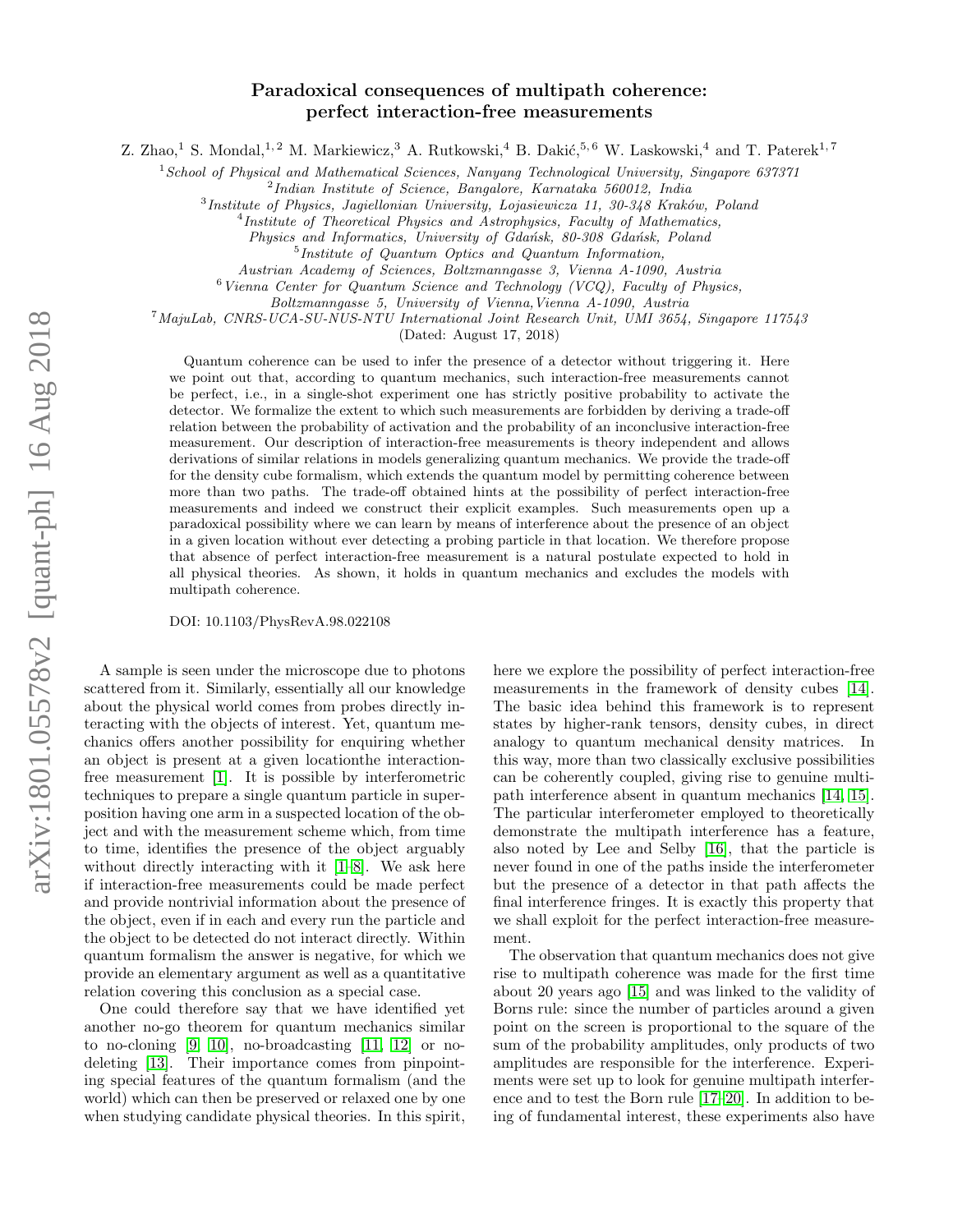practical implications, as it has been shown that multipath interference provides an advantage over quantum mechanics in the task called the "three collision problem" [\[16\]](#page-11-9) and may be advantageous over quantum algorithms [\[21\]](#page-12-2), although this is not the case in searching [\[22\]](#page-12-3). Up to now essentially all experimental data confirms the absence of genuine multipath interference and the consistency of the Born rule.These findings are also supported by additional theoretical research. Namely, models with genuine multipath interference were shown to be at variance with a number of postulates: purity principles [\[23–](#page-12-4) [25\]](#page-12-5), tomography via single-path and double-path experiments [\[26,](#page-12-6) [27\]](#page-12-7), possibility of defining composite systems [\[28\]](#page-12-8) and experiments giving a definite (single) outcome [\[29\]](#page-12-9). The present contribution adds to this line of research. We identify paradoxical consequences of particular models with multi-path coherence that are phrased solely in operational terms and hence make the models highly unlikely to describe natural processes.

The paper is organized as follows. In Sec. [I](#page-1-0) we introduce interaction-free measurements and formally define perfect interaction-free measurement in a theoryindependent way. We show that in all models where processes are assigned probability amplitudes, satisfying natural composition laws, there are no perfect interactionfree measurements and also no genuine multipath interference. Furthermore, we derive within quantum formalism a trade-off relation characterizing interaction-free measurements, which explicitly shows the impossibility of such perfect measurements. We then move to the density cube model and for completeness gather in Sec. [II](#page-3-0) all its elements necessary for our purposes. Similarly to the quantum case, we derive the trade-off relation within the density cube model, which now opens up the possibility of perfect interaction-free measurement. Sec. [II E](#page-5-0) provides explicit examples of such measurements. The first example uses a three-path interferometer having the property that the particle is never found in the path where we place the detector, but the interaction-free measurement fails 50% of the time. (We prove that this cannot be improved using the class of interferometers considered.) In next example, we provide an N-path interferometer giving rise to perfect interaction-free measurement and a vanishing probability of failure in the limit  $N \to \infty$ . We conclude in Sec. [III.](#page-7-0)

## <span id="page-1-0"></span>I. INTERACTION-FREE MEASUREMENTS

We begin with the original scheme by Elitzur and Vaidman [\[1\]](#page-11-0). The idea is presented and described in Fig. [1.](#page-1-1) The problem is famously dramatized by considering the presence or absence of a single-particle-sensitive bomb, the tradition we shall also follow.

For a general interferometer (with many paths and arbitrary transformations replacing the beam splitters in Fig. [1\)](#page-1-1) one always starts by tuning it to destructive interference in at least one of its output ports. In this way,



 $a)$ 

 $c)$ 

<span id="page-1-1"></span>FIG. 1. Interaction-free measurement and the relevant parameters. A tuned Mach-Zehnder interferometer, as in panel (a), is moved to the location where there might be a bomb in the upper arm. The probe particle triggers the bomb, singleparticle-sensitive detector  $D_*$ , via path (b) with probability  $P_{\ast}$ . The measurement is inconclusive if the particle takes path (c) because the detector labeled  $D_2$  also fires when there is no bomb, see (a). The probability of an inconclusive result is denoted by  $P_2$ . Finally, the measurement succeeds if the top detector clicks and this happens with probability  $P_1$ , see (d). The measurement is termed interaction-free, because had the particle interacted with the bomb, it would trigger it, and it did not.

if the click in one of these ports is observed we conclude that the bomb is present in the setup. This constitutes a successful interaction-free measurement and we denote its probability by  $P_1$ . If the particle emerges in any other output port, we cannot make any definite statement as this happens both in the absence and presence of the bomb. The result is therefore inconclusive and we denote its probability by  $P_2$ . Finally, if the bomb is present, the probe particle triggers it with probability  $P_*$ . Clearly we have exhausted all possibilities and therefore

<span id="page-1-2"></span>
$$
P_* + P_? + P_! = 1.
$$
 (1)

## A. Perfect interaction-free measurement

We call an interaction-free measurement perfect when statistics of single-shot experiments with the same interferometer shows

$$
P_* = 0 \quad \text{and} \quad P_? < 1,\tag{2}
$$

i.e., when the bomb never explodes, and yet from time to time, we are certain it was there. The paper ends with an example where both of these probabilities are zero.

It should be emphasized that this definition involves only probabilities in certain experimental scenarios and hence it is independent of the underlying physical theory. Now we show that a broad class of physical models, including quantum mechanics, does not permit perfect interaction-free measurements.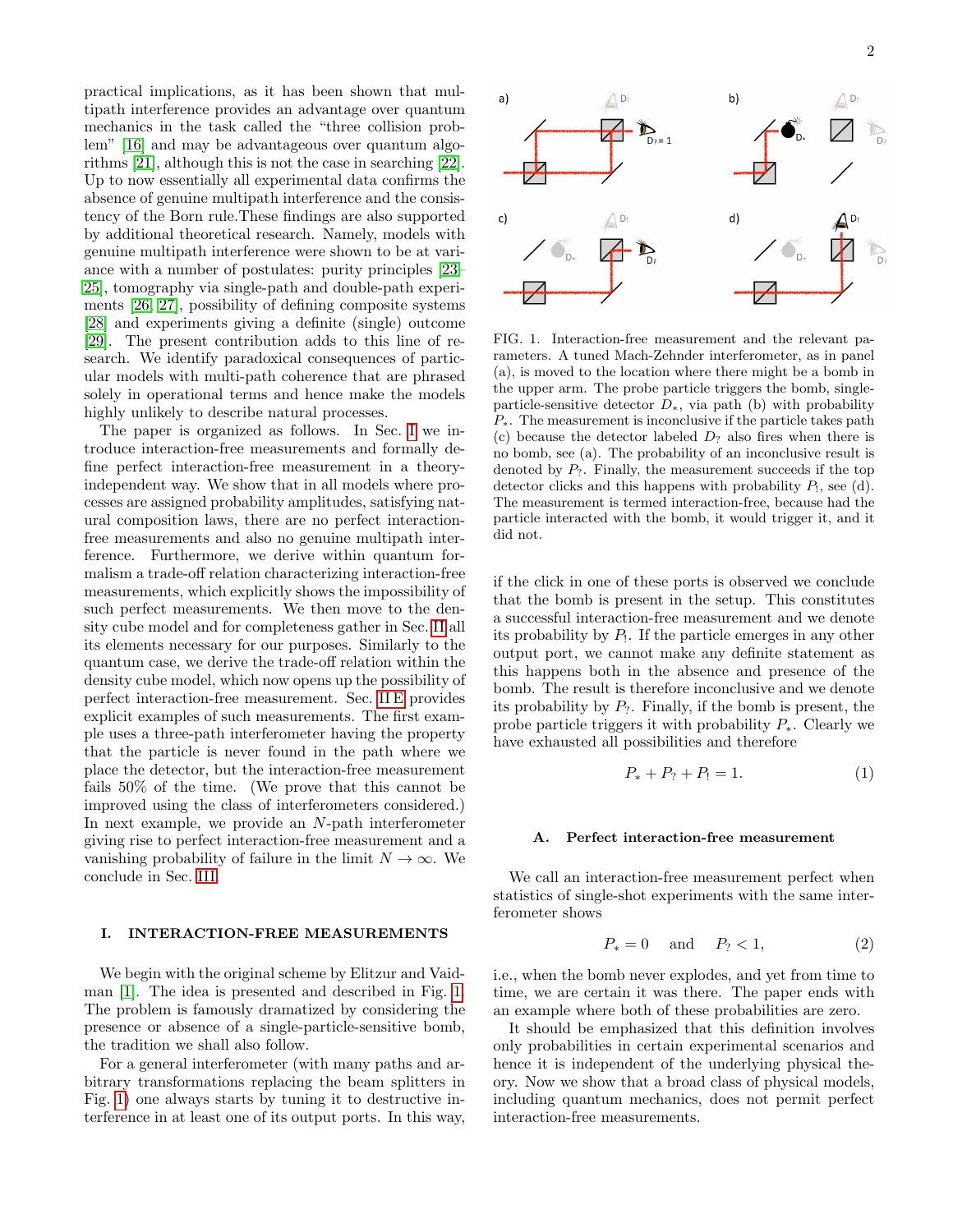

<span id="page-2-0"></span>FIG. 2. A general interferometer used to derive the trade-off relations. The particle is injected into the first path from the left. It enters the interferometer via transformation  $\mathcal{T}_1$  and leaves it via transformation  $\mathcal{T}_2$ . Inside the interferometer the bomb is present in the first path.

### B. No perfect interaction-free measurements in amplitude models

In quantum mechanics, the condition  $P_* = 0$  implies a vanishing probability amplitude for the particle to propagate along the path of the bomb. This means that the first (generalized) beam splitter never sends the particle to that path and hence it is irrelevant whether one places a bomb there or not, i.e.,  $P_2 = 1$ . The same conclusion holds in any theory that assigns probability amplitudes to physical processes and demands that the vanishing probability of the process implies a vanishing amplitude, e.g., the probability is an arbitrary power of the amplitude. It is intriguing in the present context that many of such models do not give rise to multipath coherence. If the amplitudes are complex numbers (or even pairs of real numbers), their natural composition laws lead to Feynman rules, i.e. probability  $\sim$  amplitude<sup>2</sup> [\[30,](#page-12-10) [31\]](#page-12-11). Sorkin's original argument then demonstrates the absence of multi-path interference [\[15\]](#page-11-8).

This elementary argument excludes the possibility of perfect interaction-free measurements in quantum mechanics. We therefore ask to what extent are such measurements forbidden. The answer is phrased as a tradeoff relation between the probability of detonation and the probability of an inconclusive result. It shows that the inconclusive result happens more and more often with a decreasing probability of triggering the bomb.

#### C. Quantum trade-off

Consider a general interferometer as shown in Fig. [2.](#page-2-0) We present the trade-off between  $P_*$  and  $P_?$  for arbitrary mixed quantum states but keeping the second transformation unitary, i.e.  $\mathcal{T}_2 = \mathcal{U}_2$ . Let us denote by  $\rho$  the density matrix of the particle inside the interferometer, right after the first transformation. The probability to trigger the bomb is given by

$$
P_* = \langle 1 | \rho | 1 \rangle. \tag{3}
$$

If the bomb is not triggered, the state  $\rho$  gets updated to  $\tilde{\rho}$  satisfying:

<span id="page-2-2"></span>
$$
\tilde{\rho} = \frac{1}{1 - P_*} (1 - |1\rangle\langle 1|) \rho (1 - |1\rangle\langle 1|), \tag{4}
$$

where 1 is the identity operator in the space of density matrices. Accordingly, the particle at the output of the interferometer is described by  $\mathcal{U}_2 \tilde{\rho} \mathcal{U}_2^{\dagger}$ . The probability of an inconclusive result is given by the chance that now the particle is observed at those output ports  $|s\rangle$  in which it might be present if there was no bomb:

$$
P_? = (1 - P_*) \sum_s \langle s | \mathcal{U}_2 \tilde{\rho} \mathcal{U}_2^{\dagger} | s \rangle, \qquad (5)
$$

where we multiplied by  $(1-P_*)$  to account for the renormalisation in  $\tilde{\rho}$ . In [A](#page-8-0)ppendix A we derive the following trade-off relation:

<span id="page-2-1"></span>
$$
P_? \ge 1 - 2P_* + P_* \langle 1 | E(\rho) | 1 \rangle
$$
  
\ge (1 - P\_\*)^2, (6)

where  $E(\rho)$  is the projector on the support of  $\rho$ , i.e.  $E(\rho) = \sum_{r} |r\rangle \langle r|$  for  $\rho = \sum_{r} p_r |r\rangle \langle r|$ . The last inequal-ity in [\(6\)](#page-2-1) follows from convexity,  $\langle 1| E(\rho) |1 \rangle \ge \langle 1| \rho |1 \rangle$ . We now discuss special cases of this trade-off in order to illustrate the tightness of the bound and for future comparison with the model of density cubes.

First of all, due to convexity, the lower bound is saturated by pure states. In other words, pure states are the best for interaction-free measurements. Note also that in quantum formalism, by starting with a pure state  $\rho$  one always obtains a pure state  $\tilde{\rho}$  after the measurement. It turns out that the cube model does not share this property.

Any density matrix  $\rho$  that does not contain coherence to the state  $|1\rangle$ , i.e. has vanishing off-diagonal elements in the first row and column when  $\rho$  is written in a basis including  $|1\rangle$ , is useless for interaction-free measurements. If there is no coherence to state  $|1\rangle$ , then either (i) one of the eigenvectors of  $\rho$  is this state or (ii) all the eigenvectors are orthogonal to  $|1\rangle$ . In the case (i) we find  $\langle 1| E(\rho) |1 \rangle = 1$  and hence:

$$
P_? \ge 1 - P_*.\tag{7}
$$

This combined with the normalisation condition [\(1\)](#page-1-2), means that there is no place for a successful interactionfree measurement, i.e.  $P_1 = 0$ . In the case (ii) we note that  $P_* = 0$  and hence the lower bound in [\(6\)](#page-2-1) already shows that  $P_2 = 1$ . This demonstrates quantitatively the impossibility of perfect interaction-free measurements. Finally, we note that the trade-off just derived holds for an arbitrary interferometer (with the second transformation being unitary) and that it is independent of the number of paths. For example, the inequality [\(6\)](#page-2-1) is saturated by taking the discrete Fourier transform as both transformations in the interferometer with an arbitrary number of paths. This again will differ in the density cube model.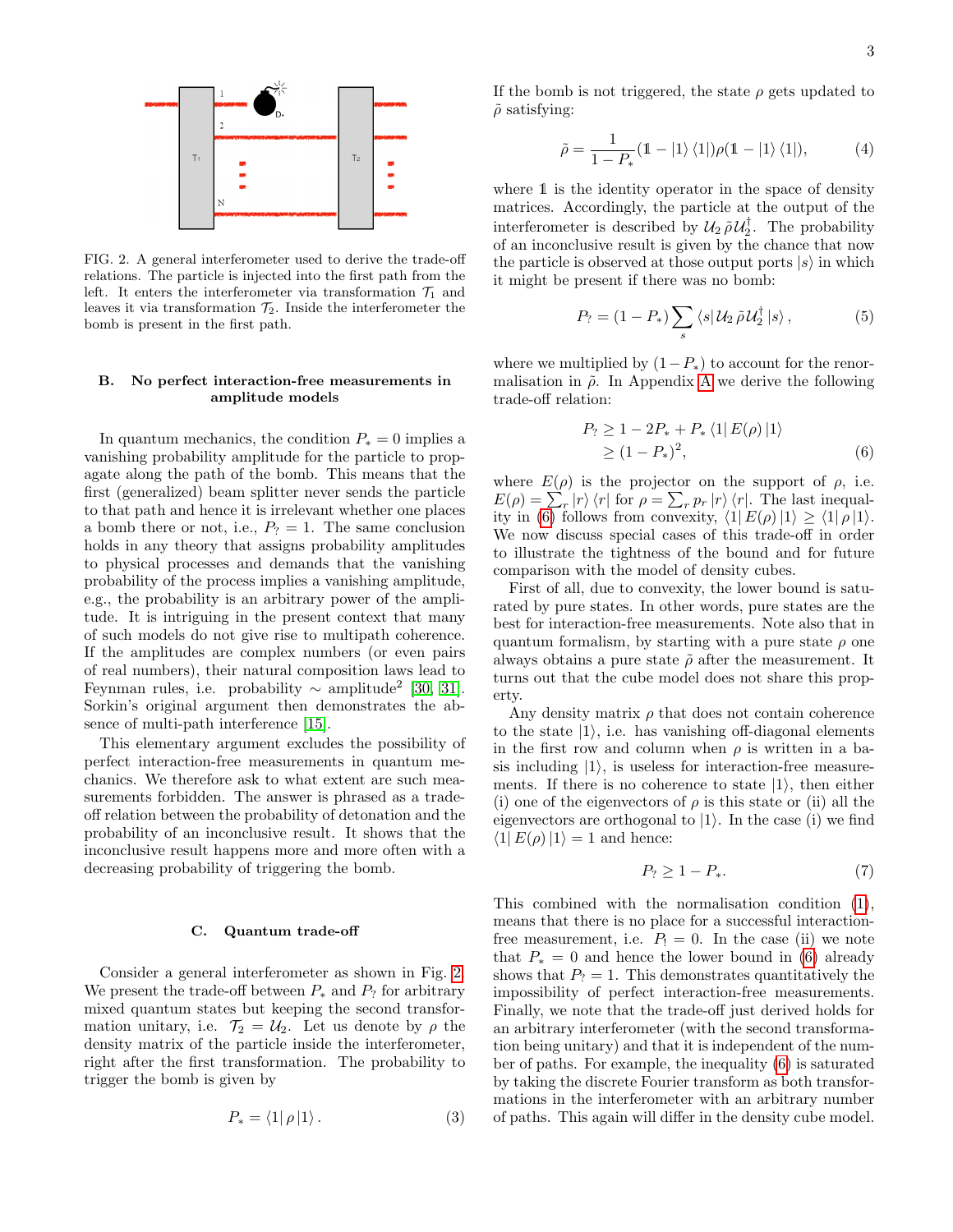### <span id="page-3-0"></span>II. DENSITY CUBES

The trade-off relation just derived captures the impossibility of perfect interaction-free measurement in the quantum formalism. We show here that their absence is a natural postulate which disqualifies certain extensions of quantum mechanics, namely, the density cube model [\[14\]](#page-11-7). This model has been introduced in order to incorporate the possibility of multipath coherence, and we shall first say a few words about where exactly could such an extension show up in an experiment. Sorkin introduced the following classification [\[15\]](#page-11-8). Quantum mechanics gives rise to second-order interference because the interference pattern observed on the screen behind two open slits, I12, cannot be understood as a simple sum of patterns when each individual slit is closed, i.e.,  $I_{12} - I_1 - I_2 \neq 0$ . However, the interference fringes observed in a tripleslit experiment are always reducible to a simple combination of double-slit and single-slit patterns, namely,  $I_{123} = I_{12} + I_{13} + I_{23} - I_1 - I_2 - I_3$ . Similar statements hold for higher numbers of slits. Why does quantum mechanics stop at second-order interference? How would a model that gives rise to third-order and higher-order interference look? The density cube formalism provides the answer to the latter question. In principle it could show up in triple-slit experiments. However, the present paper finds that this is unlikely because the cubes allow for perfect interaction-free measurements.

In order to keep the present work self-contained, we first review the elements of the cubes model.We then derive the trade-off relation between  $P_?$  and  $P_*$  within the density cubes framework, which hints at the possibility of perfect interaction-free measurement. Finally, we provide explicit examples of such measurements.

### A. Probability

The main difference between quantum mechanics and the cubes framework is that instead of a density matrix, one assigns a rank-3 tensor (density cube) to a given physical configuration. The density cube  $C$  can have complex elements  $C_{jkl} \in \mathbb{C}$ . The density cubes are assumed to be Hermitian in the sense that exchanging two indices produces a complex conjugated element, e.g.,

$$
C_{jkl} = C_{kjl}^*.\tag{8}
$$

Hermitian cubes form a real vector space with inner product

<span id="page-3-2"></span>
$$
(M, C) = \sum_{j,k,l=1}^{N} M_{jkl}^{*} C_{jkl},
$$
\n(9)

where each index of the tensor runs through values  $1, \ldots, N$ . Therefore, one naturally defines the probability of observing an outcome corresponding to cube M in a measurement on a physical object described by cube C

by the above inner product. This is in close analogy to the Born rule in quantum mechanics, which in the same situation assigns probability  $\text{Tr}(MC) = \sum_{j,k=1}^{N} M_{jk}^* C_{jk}$ , with  $M$  and  $C$  being density matrices. In this way the model of the density cubes extends the self-duality between states and measurements present in quantum mechanics [\[32,](#page-12-12) [33\]](#page-12-13).

#### B. States

We shall consider two types of density cubes: the quantum cubes which represent quantum states in the density cube model and nonquantum cubes (with triple-path coherence) that extend the quantum set. The former are constructed from quantum states and are in one-toone relationwith the quantum states. While nonquantum cubes are also constructed starting from a quantum state, one can choose various combinations for the triple-path coherence terms to construct several distinct nonquantum cubes corresponding to a given quantum state.

The sets of allowed density cubes and their transformations are not yet fully characterized and it is not our aim to characterize them in this paper. We will rather focus on specific density cubes and transformations, which will be shown to be consistent and will produce perfect interaction-free measurements.

#### 1. Quantum cubes

Consider the following mapping between a density matrix  $\rho$  and a cube  $C^Q$ :

<span id="page-3-1"></span>
$$
C_{jjj}^{Q} = \rho_{jj},
$$
  
\n
$$
C_{jjk}^{Q} = \sqrt{\frac{2}{3}} \operatorname{Re}(\rho_{jk}), \text{ for } j < k,
$$
  
\n
$$
C_{jkk}^{Q} = \sqrt{\frac{2}{3}} \operatorname{Im}(\rho_{jk}), \text{ for } j < k,
$$
  
\n
$$
C_{jkl}^{Q} = 0, \text{ for } j \neq k \neq l.
$$
\n(10)

Note that all the terms  $C_{jkl}^Q$  where the three indices are different are set to zero, meaning that these cubes do not admit any three-path coherence. The remaining elements can be computed using the Hermiticity rule. This mapping preserves the inner product between the states, and hence quantum mechanics and the density cube model with this set of cubes are physically equivalent.

#### 2. Non-quantum cubes

We now extend the set of quantum cubes and allow for non-trivial triple-path coherence by mapping every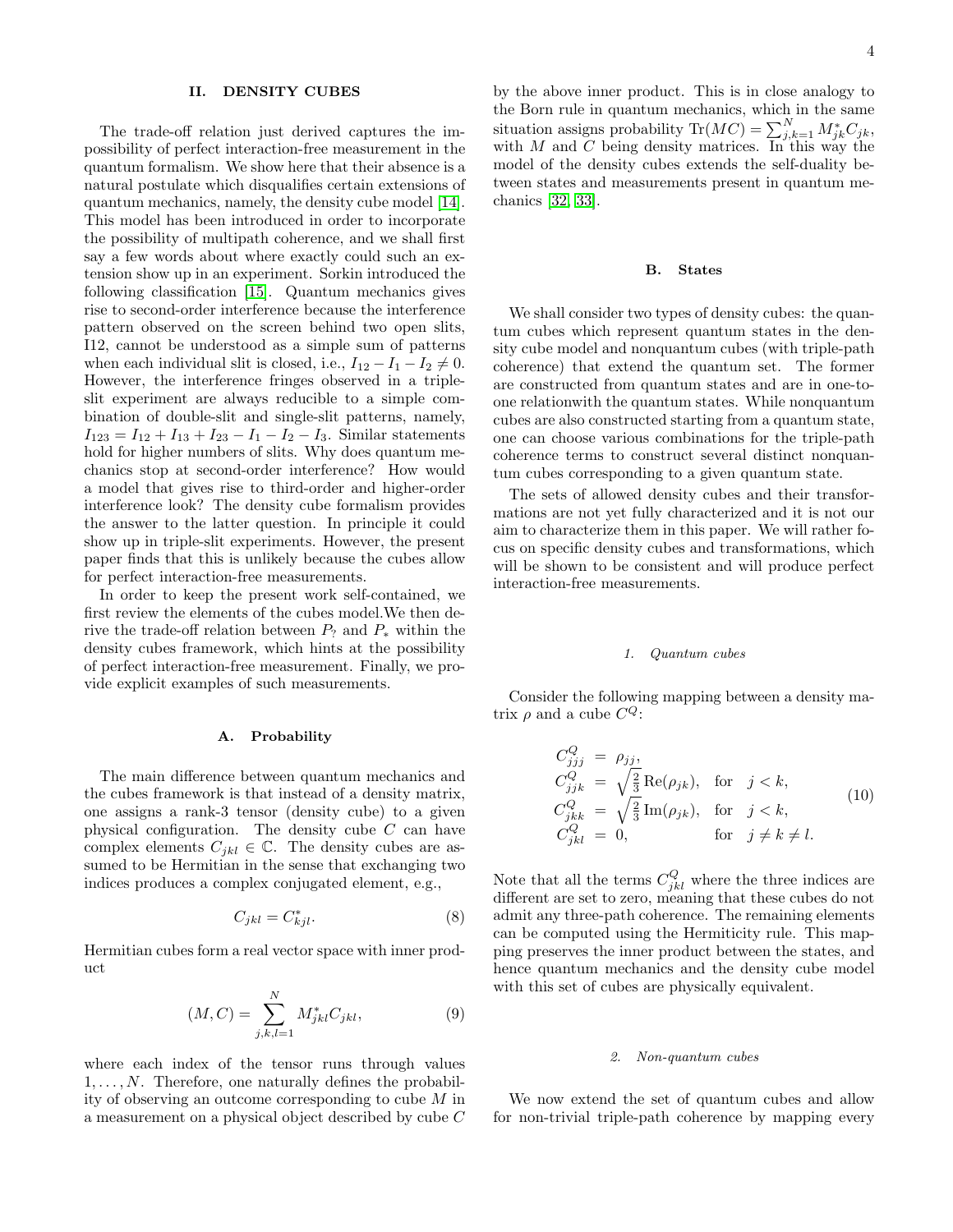quantum state  $\rho$  to the following family of cubes:

$$
C_{jjj} = \frac{1}{N-1} (1 - \rho_{jj}),
$$
  
\n
$$
C_{jjk} = \sqrt{\frac{2}{3}} \frac{1}{N-1} \operatorname{Re}(\rho_{jk}), \quad \text{for} \quad j < k,
$$
  
\n
$$
C_{jkk} = \sqrt{\frac{2}{3}} \frac{1}{N-1} \operatorname{Im}(\rho_{jk}), \quad \text{for} \quad j < k,
$$
  
\n
$$
C_{1jk}(\gamma) = \sqrt{\frac{1}{3}} \frac{1}{N-1} \omega^{f(\gamma,j,k)}, \quad \text{for} \quad 1 < j < k,
$$
\n(11)

where  $\omega = \exp(-i2\pi/N)$  is the Nth complex root of unity and  $f(\gamma, j, k) = \{1, ..., N\}$ . The parameter  $\gamma =$  $1, \ldots, N$  enumerates different cubes that can be constructed from a given quantum state. Again, the remaining elements can be completed using the Hermiticity rule. We provide explicit examples of interesting non-quantum cubes in Sec. [II E](#page-5-0) and Appendix [C.](#page-8-1) Note that for simplicity we choose to place the bomb in the first path of the interferometer and therefore consider cubes where the three-path coherence involves only the first path (labeled by index 1) and two other paths. All the terms  $C_{jkl}$ , with three different indices, each of which is strictly greater than 1, are set to zero.

#### C. Measurement

We shall only be interested in enquiring about the particles path at various stages of the evolution. Furthermore, we will focus on checking whether the particle is in the first path or not. Clearly this measurement is allowed in quantum mechanics, and we choose vector  $(100)^T$  to represent the particle moving along the first (out of three) paths inside the interferometer. The corresponding quantum cube looks as follows, see Eq. [\(10\)](#page-3-1), in the case of the triple-path experiment:

$$
M_1 = \left\{ \left( \begin{array}{rrr} 1 & 0 & 0 \\ 0 & 0 & 0 \\ 0 & 0 & 0 \end{array} \right), \left( \begin{array}{rrr} 0 & 0 & 0 \\ 0 & 0 & 0 \\ 0 & 0 & 0 \end{array} \right), \left( \begin{array}{rrr} 0 & 0 & 0 \\ 0 & 0 & 0 \\ 0 & 0 & 0 \end{array} \right) \right\}, \tag{12}
$$

where the three  $3 \times 3$  matrices describing the cube have elements  $C_{1jk}$ ,  $C_{2jk}$  and  $C_{3jk}$ , respectively. The probability that a particle described by cube  $C$  is found in the first path is  $(M_1, C)$ .

It is essential to the interaction-free measurement to describe the state of the particle after it has not been found in a particular path. Here the model of density cubes follows quantum mechanics and it is assumed that the cube describing the system changes as a result of measurement. If the particle is found in the nth path, its state gets updated  $C \to M_n$ , where  $M_n$  is the quantum cube corresponding to a particle propagating along the nth path. If the particle is not found in the nth path, the model follows the generalized Lüder's state update rule:

it erases from the cube all elements  $C_{jkl}$  with  $j, k, l = n$ , and renormalizes the remaining elements. Following our three-path example, if the particle is not found in the first path its generic cube C gets updated to cube  $\ddot{C}$ with elements

<span id="page-4-0"></span>
$$
\left\{ \left( \begin{array}{ccc} 0 & 0 & 0 \\ 0 & 0 & 0 \\ 0 & 0 & 0 \end{array} \right), \left( \begin{array}{ccc} 0 & 0 & 0 \\ 0 & \tilde{C}_{222} & \tilde{C}_{223} \\ 0 & \tilde{C}_{232} & \tilde{C}_{233} \end{array} \right), \left( \begin{array}{ccc} 0 & 0 & 0 \\ 0 & \tilde{C}_{322} & \tilde{C}_{323} \\ 0 & \tilde{C}_{332} & \tilde{C}_{333} \end{array} \right) \right\},
$$
\n(13)

where

$$
\tilde{C}_{jkl} = \frac{1}{1 - C_{111}} C_{jkl},\tag{14}
$$

is the cube element renormalised by the probability that the particle is not in the first path.

At this stage we must ensure that all postmeasurement cubes are allowed within the model. This is immediately clear if one begins with a quantum cube. For the nonquantum cubes we note that we only consider those cubes which have three-path coherence to the first path and we only enquire whether the particle is in the first path or not. If the measurement does not find the particle in the first path, all these coherences are updated to zero and accordingly, the postmeasurement cube is a quantum one.

### D. Cubes trade-off

We are now ready to present the trade-off relation between  $P_*$  and  $P_?$  for a general interferometer in Fig. [2.](#page-2-0) Our trade-off relation holds for the transformation  $\mathcal{T}_2$ that preserves the inner product, while having an additional assumption on the structure of the cube C describing the particle inside the interferometer right after  $\mathcal{T}_1$ . We assume that after the particle has propagated through the whole interferometer in the case of no bomb, the cube at the output does not have any two-path and three-path coherence:

<span id="page-4-2"></span>
$$
\mathcal{T}_2(C) = \sum_s p_s M_s. \tag{15}
$$

We ensure this is always fulfilled in our examples. Similarly to the quantum case, the probabilities entering the trade-off are defined as follows:

$$
P_* = (M_1, C),
$$
  
\n
$$
P_? = (1 - P_*) \sum_s (M_s, \mathcal{T}_2(\tilde{C})),
$$
\n(16)

where the cube  $\tilde{C}$  represents the particle inside the interferometer after the measurement in the first path has not found the particle there [see Eq. [\(13\)](#page-4-0)]. In Appendix [B](#page-8-2) we derive the trade-off relation within the cubes model:

<span id="page-4-1"></span>
$$
P_? \ge \frac{(1 - P_*)^2}{N - 1}.\tag{17}
$$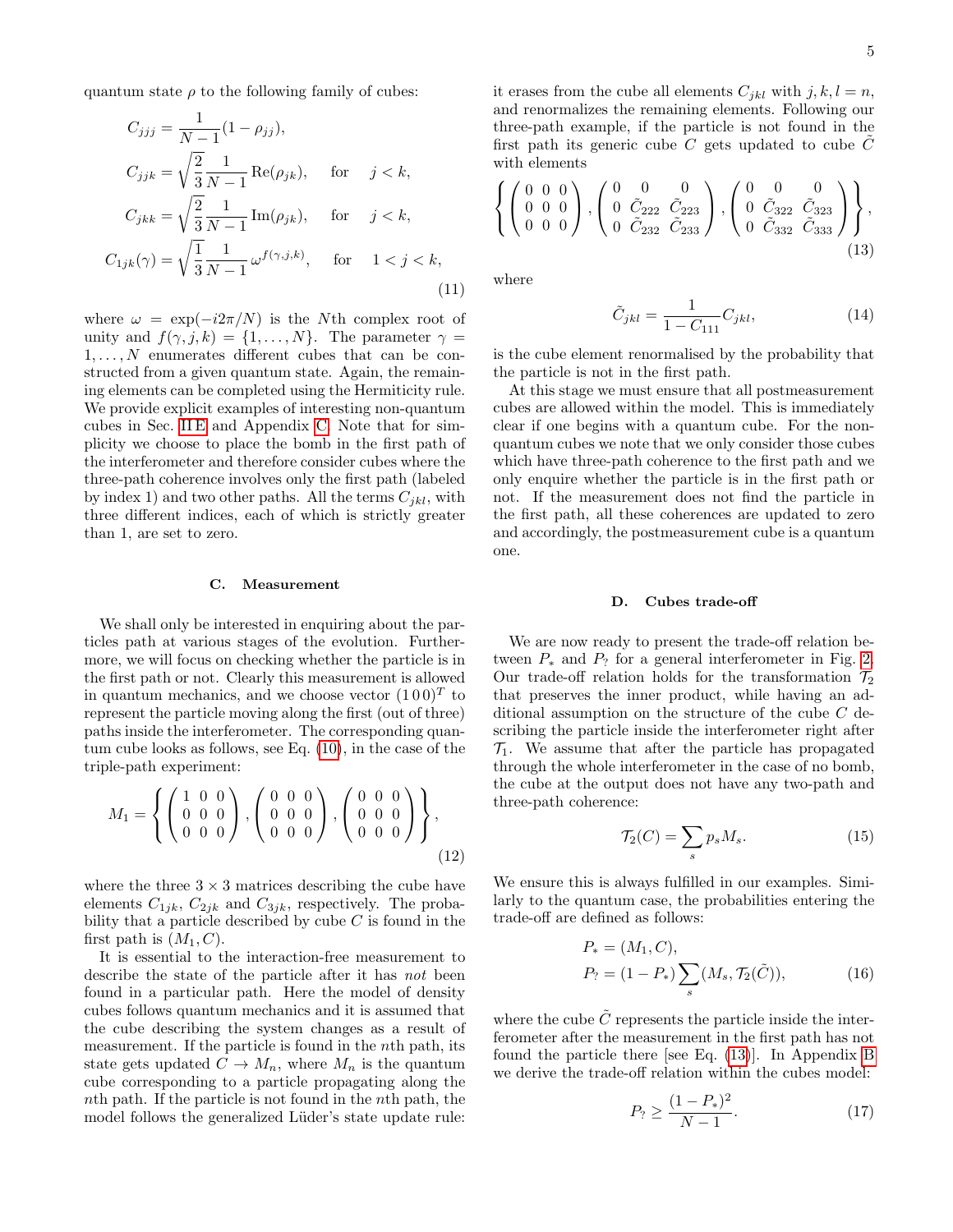

<span id="page-5-1"></span>FIG. 3. Trade-off between the probability to trigger the bomb  $P_*$  and the probability of an inconclusive result  $P_?$  within the cubes model and quantum mechanics. The straight line illustrates the trivial bound  $P_* + P_? = 1$ . All other region borders give lower bounds on the value of  $P_?$  as a function of  $P_*$ . The available region for any  $N$  (number of paths inside the interferometer) contains also the regions for all lower values of N. The quantum trade-off coincides with the case of  $N = 2$ . Perfect interaction-free measurements occur if the allowed values on the vertical axis are less than 1.

It is illustrated in Fig. [3.](#page-5-1) One recognises that for  $N = 2$ this relation reduces to the one derived in quantum mechanics. For two-path interferometers this is not surprising as in this case the density cube model reduces to standard quantum formalism [\[14\]](#page-11-7). For a higher number of paths, this relation emphasizes that independence of the number of paths is a special quantum feature.

Relation [\(17\)](#page-4-1) opens up the possibility of perfect interaction-free measurements. Indeed, for all  $N \geq 3$  one finds that the right-hand side is strictly less than 1 even if  $P_* = 0$ . Furthermore, both probabilities  $P_*$  and  $P_?$  can in principle be brought to zero in the limit  $N \to \infty$ . In the next section we provide explicit examples of perfect interaction-free measurements which achieve the lower bound set by the trade-off relation [\(17\)](#page-4-1).

## <span id="page-5-0"></span>E. Examples of perfect interaction-free measurements

We present in detail the workings of the perfect interaction-free measurement in the case of a three-path interferometer with emphasis on the features departing from the quantum formalism. The subsequent section provides the generalization to N paths. We discuss the main idea here and refer to Appendix [D](#page-10-0) for the details.

## 1. Three paths

Consider the setup described in Fig. [4.](#page-5-2) The transformation  $\mathcal{T}_1 = \mathcal{T}_2 = \mathcal{T} \circ \mathcal{D}$  is chosen to consist of (quantum mechanical) complete dephasing of two-path coherences, D, followed by the transformation  $\mathcal T$  defined in Eq. (16) of Ref. [\[14\]](#page-11-7), which we will here review for completeness. The reason behind this composition of operations is that  $\mathcal T$  is only defined on a subset of cubes and it might be that it is impossible to extend it consistently to the whole set of cubes. The role of the dephasing is then to bring an arbitrary cube to the subset on which  $\mathcal T$  is known to act consistently. The dephasing operation is defined to remove completely all two-path coherences in a cube and leave unaffected the diagonal elements  $C_{nnn}$  and triplepath coherences  $C_{jkl}$  with all indices different. Since this operation acts only on the quantum part of the cube it produces allowed cubes. Transformation  $\mathcal T$  has matrix representation

$$
\mathcal{T} = \frac{1}{2} \begin{pmatrix} 0 & 1 & 1 & 1 & 1 \\ 1 & 0 & 1 & \omega^* & \omega \\ 1 & 1 & 0 & \omega & \omega^* \\ 1 & \omega & \omega^* & 1 & 0 \\ 1 & \omega^* & \omega & 0 & 1 \end{pmatrix}, \quad (18)
$$



<span id="page-5-2"></span>FIG. 4. A perfect interaction-free measurement within the density cube model. Both transformations are the same and they have the property that  $\mathcal{T}^2 = \mathbb{1}$ . Therefore, if there is no bomb the particle which enters through the first path always leaves the interferometer along the first path. The cube describing the particle inside the interferometer has only triplepath coherences to the first path and yet vanishing element  $C_{111}$ . Therefore the particle is never found along the first path inside the interferometer and the bomb never detonates,  $P_* = 0$ . However, the presence of the bomb removes the triple-path coherences from the cube. In this case, the second transformation evolves the particle to the first output port only with probability  $P_? = \frac{1}{2}$ . See main text for details.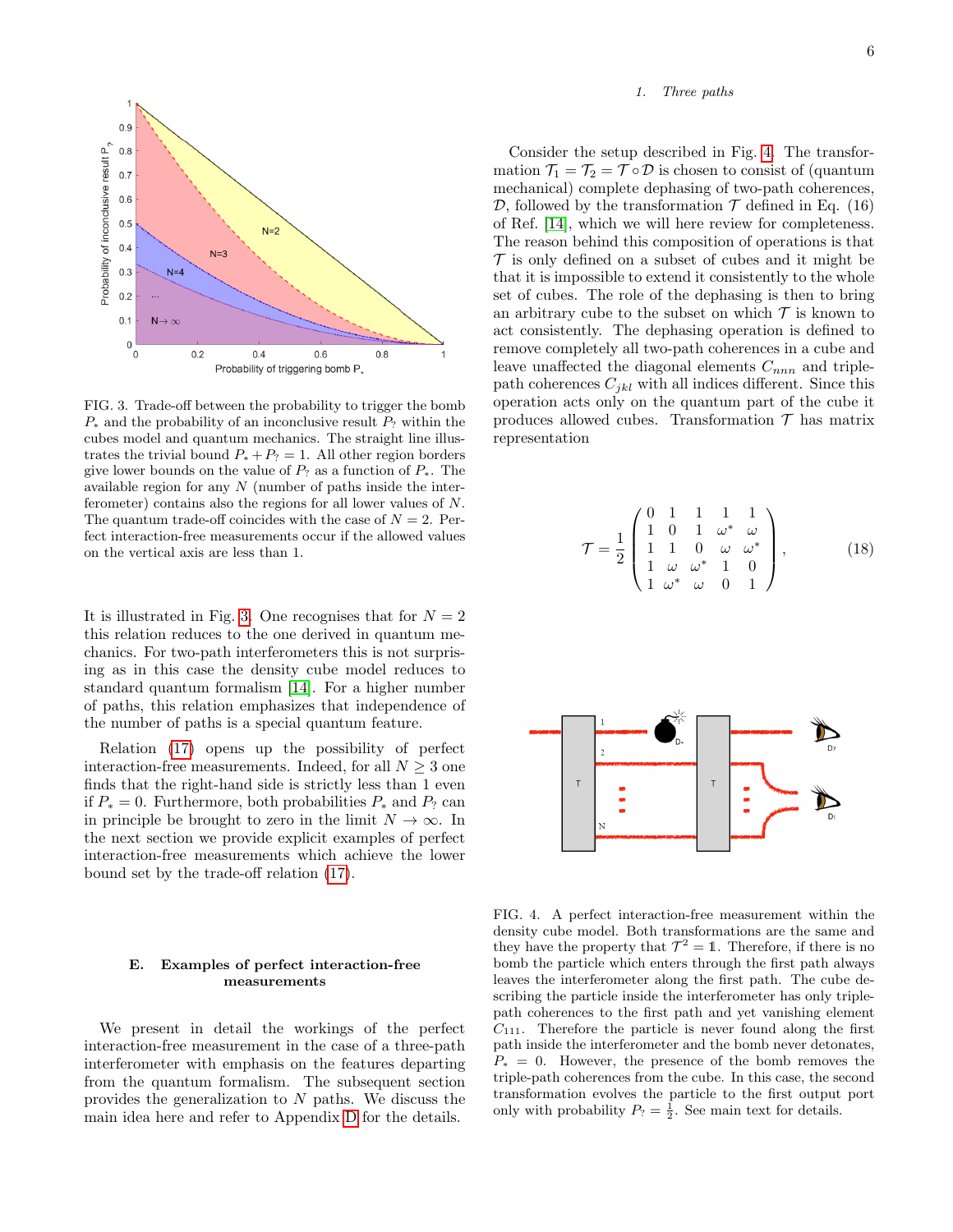when written in the following sub-basis of Hermitian cubes:

$$
B_1 = M_1, \t B_2 = M_2, \t B_3 = M_3,
$$
  
\n
$$
B_4 = \frac{1}{\sqrt{3}} \left\{ \begin{pmatrix} 0 & 0 & 0 \\ 0 & 0 & 1 \\ 0 & 0 & 0 \end{pmatrix}, \begin{pmatrix} 0 & 0 & 0 \\ 0 & 0 & 0 \\ 1 & 0 & 0 \end{pmatrix}, \begin{pmatrix} 0 & 1 & 0 \\ 0 & 0 & 0 \\ 0 & 0 & 0 \end{pmatrix} \right\},
$$
  
\n
$$
B_5 = \frac{1}{\sqrt{3}} \left\{ \begin{pmatrix} 0 & 0 & 0 \\ 0 & 0 & 0 \\ 0 & 1 & 0 \end{pmatrix}, \begin{pmatrix} 0 & 0 & 1 \\ 0 & 0 & 0 \\ 0 & 0 & 0 \end{pmatrix}, \begin{pmatrix} 0 & 0 & 0 \\ 1 & 0 & 0 \\ 0 & 0 & 0 \end{pmatrix} \right\}.
$$
  
\n(19)

That is, given an arbitrary cube  $C$  in this subspace, the transformation  $\mathcal T$  acts upon it via ordinary matrix multiplication on the vector representation of  $C$ , i.e., a fivedimensional column vector with jth component given by  $(C, B_i)$ . As already alluded to, this subspace consists of cubes which have no two-path coherences but solely three-path coherences and diagonal terms. It is now straightforward to verify that  $\mathcal T$  is an involution in the considered subspace, i.e.  $\mathcal{T}^2 = 1$ . Accordingly, if the particle enters the interferometer through the first path, it is always found in the first output port of the setup. This adheres to our assumption [\(15\)](#page-4-2) as the output cube is simply  $M_1$ . The transformation T is different from an arbitrary unitary transformation as it produces triple-path coherence inside the interferometer. The particle injected into the first path is described by the cube  $M_1$ , which in the considered subspace corresponds to the vector  $(10000)^T$ , and one can verify that the corresponding cube after application of  $\mathcal T$  is  $\mathcal{T}(M_1) = \frac{1}{2}(B_2 + B_3 + B_4 + B_5) = C$ , which is also given by

$$
\frac{1}{2} \left\{ \begin{pmatrix} 0 & 0 & 0 \\ 0 & 0 & \frac{1}{\sqrt{3}} \\ 0 & \frac{1}{\sqrt{3}} & 0 \end{pmatrix}, \begin{pmatrix} 0 & 0 & \frac{1}{\sqrt{3}} \\ 0 & 1 & 0 \\ \frac{1}{\sqrt{3}} & 0 & 0 \end{pmatrix}, \begin{pmatrix} 0 & \frac{1}{\sqrt{3}} & 0 \\ \frac{1}{\sqrt{3}} & 0 & 0 \\ 0 & 0 & 1 \end{pmatrix} \right\}.
$$
\n(20)

Note that it is a pure cube, i.e.,  $(C, C) = 1$ , and it contains solely three-path coherences and elements  $C_{222}$  and  $C_{333}$ . The essential feature we are utilizing for perfect interaction-free measurement is the presence of these coherences even though the probability to find the particle in the first path vanishes:

$$
P_* = (M_1, C) = 0.
$$
 (21)

A similar statement for quantum states does not hold. If the probability to locate a quantum particle in the first path vanishes, all coherences to this path must vanish, as otherwise the corresponding density matrix has negative eigenvalues.

If the bomb is present inside the interferometer but is not triggered, the state update rule dictates erasure of all elements  $C_{jkl}$  with any of  $j, k, l = 1$ . We obtain the following cube:

$$
\tilde{C} = \left\{ \left( \begin{array}{ccc} 0 & 0 & 0 \\ 0 & 0 & 0 \\ 0 & 0 & 0 \end{array} \right), \left( \begin{array}{ccc} 0 & 0 & 0 \\ 0 & \frac{1}{2} & 0 \\ 0 & 0 & 0 \end{array} \right), \left( \begin{array}{ccc} 0 & 0 & 0 \\ 0 & 0 & 0 \\ 0 & 0 & \frac{1}{2} \end{array} \right) \right\}. (22)
$$

It contains no coherences whatsoever and it is mixed, i.e.,  $(\tilde{C}, \tilde{C}) = \frac{1}{2}$ . We started with a pure cube and post-selected a mixed one. This is also not allowed within the quantum formalism, where any pure state  $|\psi\rangle = \sum_{n=1}^{N} \alpha_n |n\rangle$  gets updated to another pure state  $|\tilde{\psi}\rangle = \sum_{n=2}^{N} \tilde{\alpha}_n |n\rangle$ , with  $\tilde{\alpha}_n = \alpha_n / \sqrt{1 - |\alpha_1|^2}$ .

Finally, we evolve  $\tilde{C} = \frac{1}{2}M_2 + \frac{1}{2}M_3$  through the second transformation and find that  $\mathcal{T}(\tilde{C})$  is given by (dephasing has no effect here):

$$
\left\{ \begin{pmatrix} \frac{1}{2} & 0 & 0 \\ 0 & 0 & -\frac{1}{4\sqrt{3}} \\ 0 & -\frac{1}{4\sqrt{3}} & 0 \end{pmatrix}, \begin{pmatrix} 0 & 0 & -\frac{1}{4\sqrt{3}} \\ 0 & \frac{1}{4} & 0 \\ -\frac{1}{4\sqrt{3}} & 0 & 0 \end{pmatrix}, \begin{pmatrix} 0 & -\frac{1}{4\sqrt{3}} \\ -\frac{1}{4\sqrt{3}} & 0 & 0 \\ -\frac{1}{4\sqrt{3}} & 0 & 0 \\ 0 & 0 & \frac{1}{4} \end{pmatrix} \right\}.
$$

The probability of an inconclusive result is given by the probability that the particle is found in the first path, as it was always there in the absence of the bomb, and therefore we find

$$
P_? = (M_1, \mathcal{T}(\tilde{C})) = \frac{1}{2}.
$$
 (23)

This probability saturates the lower bound derived in Eq. [\(17\)](#page-4-1) for  $N = 3$  and hence the setup discussed is optimal.

#### 2. More than three paths

We now generalize the above scheme to more than three paths and show that the density cube model allows for perfect interaction-free measurement, which in every run provides complete information about the presence of the bomb. This holds in the limit  $N \to \infty$ . We shall now construct a set of  $N$  pure orthonormal cubes  $C^{(n)}$ , which will then be used to provide the transformation  $\mathcal T$  of the optimal interferometer, that gives rise to the minimal probability of an inconclusive result while keeping  $P_* = 0$ . We set the modulus of all the threepath coherences within each cube  $C^{(n)}$  to be the same and choose its non-zero elements as follows:

$$
C_{jjj}^{(n)} = \frac{1}{N-1}, \quad \text{for } j \neq n,
$$
  
\n
$$
C_{1jk}^{(n)} = \sqrt{\frac{1}{3}} \frac{1}{N-1} x_{jk}^{(n)}, \quad \text{for } 1 < j < k. \tag{24}
$$

The other non-zero three-path coherences can be found from the Hermiticity rule. In this way cube  $C^{(n)}$  is represented by a set of phases  $x_{jk}^{(n)}$ . We arrange the independent phases, i.e. the ones having  $j < k$ , into a vector  $\vec{x}_n$ . The orthonormality conditions between the cubes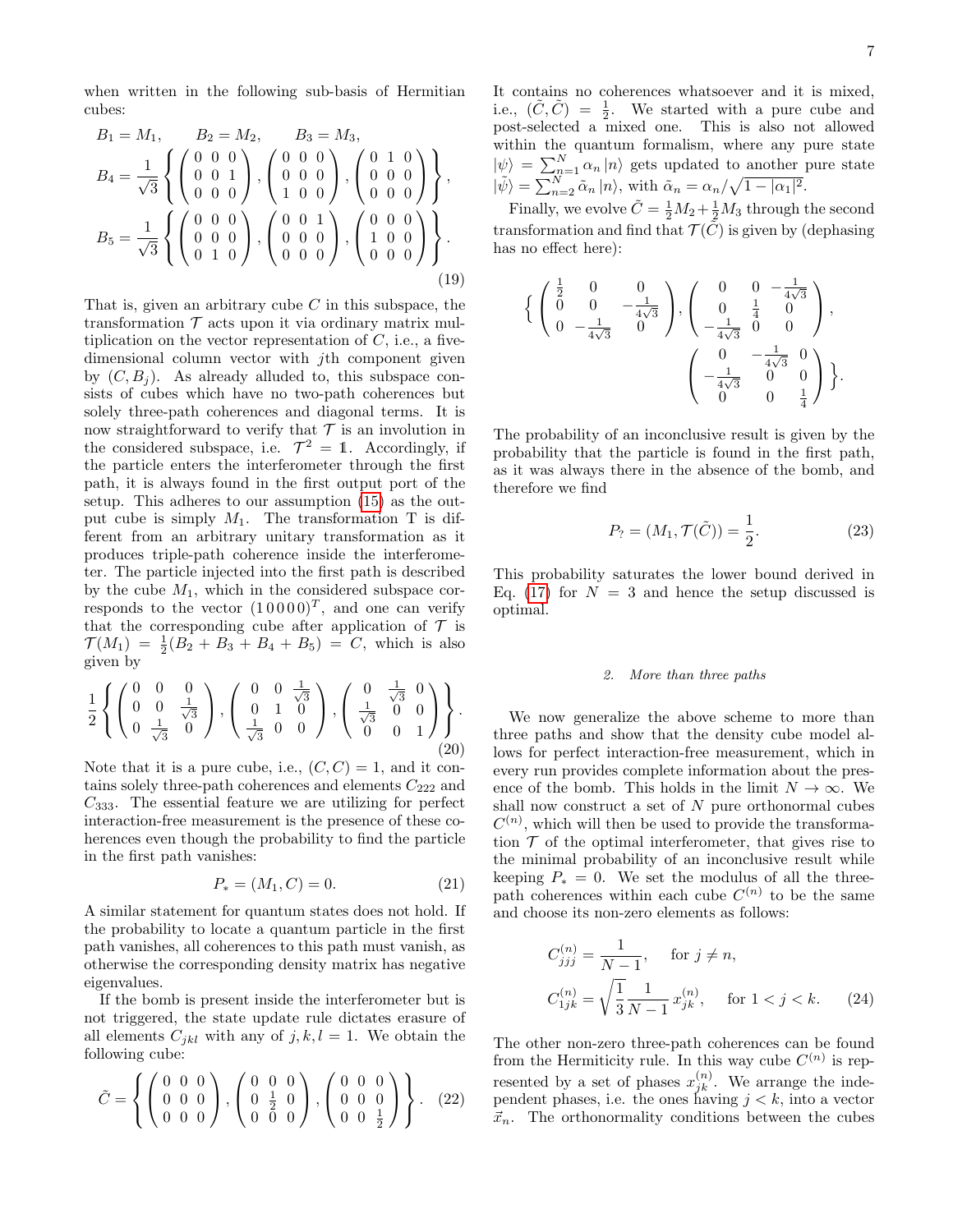are now expressed in the following equations

$$
(C^{(n)}, C^{(n)}) = 1 \iff |(\vec{x}_n)_j| = 1
$$
  
for all  $n, j$ ,  

$$
(C^{(m)}, C^{(n)}) = 0 \iff (\vec{x}_m, \vec{x}_n) + (\vec{x}_n, \vec{x}_m) = 2 - N,
$$
  
for all  $m \neq n$ . (25)

where  $(\vec{x}_n)_i$  is the j<sup>th</sup> component of the vector  $\vec{x}_n$ . Equations [\(25\)](#page-7-1) are solved in Appendix [C.](#page-8-1) Let us write the solution in form of a matrix

$$
X = (\vec{x}_1 \dots \vec{x}_N), \tag{26}
$$

having vectors  $\vec{x}_n$  as columns. We now show how to use it to construct the "cube multiport" transformation  $\mathcal{T}$ .

We assume the two transformations in the setup are the same and that  $\mathcal T$  is defined solely on the subspace of Hermitian cubes which do not have any two-path coherences. The cubes forming the basis set for this subspace are as follows:

$$
B_{jkl}^{(n)} = \delta_{jn}\delta_{kn}\delta_{ln}, \quad \text{for } n = 1, \dots, N
$$
 (27)

$$
B_{jkl}^{(vw)} = \frac{1}{\sqrt{3}} \left( \delta_{j1} \delta_{kv} \delta_{lw} + \delta_{jw} \delta_{k1} \delta_{lv} + \delta_{jv} \delta_{kw} \delta_{l1} \right), \quad (28)
$$
  
for  $1 < v < w \le N$ ,

$$
B_{jkl}^{(wv)} = \frac{1}{\sqrt{3}} \left( \delta_{j1} \delta_{kw} \delta_{lv} + \delta_{jv} \delta_{k1} \delta_{lw} + \delta_{jw} \delta_{kv} \delta_{l1} \right), \quad (29)
$$
  
for  $1 < v < w \le N$ .

One recognizes that the cubes in the first line are just the  $M_n$  cubes describing the particle propagating along the nth path. The cubes in the second line describe independent three-path coherences, and the cubes in the third line their complex conjugates. Altogether there are  $d = N + (N-1)(N-2)$  cubes in this sub-basis, and hence the transformation  $\mathcal T$  is represented by a  $d \times d$  matrix, which we then divide into blocks:

$$
\mathcal{T} = \left(\frac{A \mid C}{B \mid D}\right),\tag{30}
$$

A being a square  $N \times N$  matrix, D being a square matrix with dimension  $(N-1)(N-2) \times (N-1)(N-2)$ , and B and C being rectangular. By imposing  $\mathcal{T}(M_n) = C^{(n)}$ , matrices  $A$  and  $B$  are fixed to

$$
A = \frac{1}{N-1} \begin{pmatrix} 0 & 1 & \cdots & 1 \\ 1 & 0 & \cdots & 1 \\ \vdots & \vdots & \ddots & \vdots \\ 1 & 1 & \cdots & 0 \end{pmatrix}, \qquad B = \begin{pmatrix} X \\ X^* \end{pmatrix}. \quad (31)
$$

By further requiring involution  $\mathcal{T}^2 = 1$  and Hermiticity  $\mathcal{T} = \mathcal{T}^{\dagger}$  one finds that

$$
C = B^{\dagger}, \qquad D = \sqrt{1 - BB^{\dagger}}.
$$
 (32)

We show in Appendix [D](#page-10-0) that  $1 - BB^{\dagger}$  is a positive matrix, which concludes our construction of  $\mathcal{T}$ . It turns <span id="page-7-1"></span>out that this is not the only way to construct the cube multiport transformation and Appendix D provides other examples. All of them transform the quantum cubes  $M_n$ to the nonquantum cubes  $C^{(n)}$ . Note that in the considered subspace  $M_n$  are the only pure quantum cubes, and one verifies that  $C^{(n)}$  are the only pure nonquantum cubes allowed. In this way  $\mathcal T$  is shown to act consistently, i.e., map cubes allowed within the model to other allowed cubes.

#### <span id="page-7-0"></span>III. CONCLUSIONS

We proposed a theory-independent definition of perfect interaction-free measurement. It turns out that quantum mechanics does not allow this possibility, which we show by an elementary argument and by a quantitative relation. However, it can be realized within the framework of density cubes [\[14\]](#page-11-7). This framework allows transformations that prepare triple-path coherence involving a path where the probability of detecting the particle is strictly zero. Nevertheless, this coherence can be destroyed if the bomb (detector) is in the setup, leading to a distinguishable outcome in a suitable one-shot interference experiment. We emphasize that, in this paper, we study singleshot experiments in contrast to the quantum Zeno effect where the interferometer is used multiple times [\[3,](#page-11-10) [7\]](#page-11-11).

We postulate that perfect interaction-free measurements should not be present in a physical theory as they effectively allow deduction of the presence of an object in a particular location without ever detecting a particle in that location. One might also try to identify more elementary principles which imply the impossibility of perfect interaction-free measurements.

In this context, we note that perfect interaction-free measurements are consistent with the no-signaling principle (no superluminar communication). In the density cube model it is the triple-path coherence that is being destroyed by the presence of the detector inside the interferometer. The statistics of any observable measured on the remaining paths is the same, independently of whether the detector is in the setup or not. Hence the information about its presence can only be acquired after recombining the paths together, which can be done at most at the speed of light. The situation resembles that of the stronger-than-quantum correlations satisfying the principle of no-signaling [\[34\]](#page-12-14). They are considered too strong, as they trivialize communication complexity [\[35,](#page-12-15) [36\]](#page-12-16) or random access coding [\[37\]](#page-12-17), and they are at variance with many natural postulates [\[37](#page-12-17)[–39\]](#page-12-18). Similarly, we consider identifying the presence of a detector without ever triggering it, i.e., a perfect interaction-free measurement, as too powerful to be realized in nature. Exactly which physical principles forbid such measurements is, of course, an interesting question.

Finally, we wish to comment briefly on experimental tests of genuine multipath interference. They are often described as simultaneously testing the validity of Born's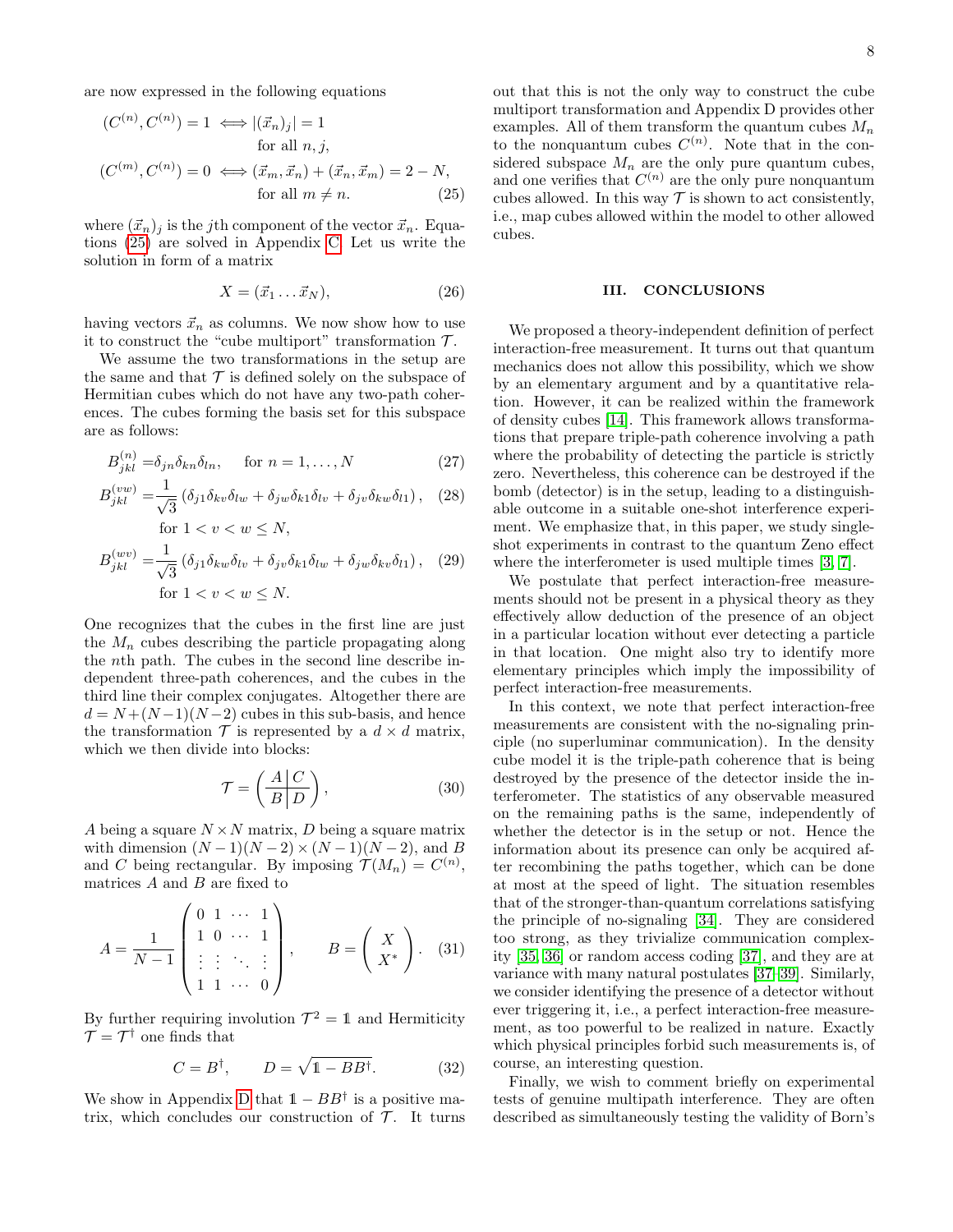rule. Indeed, as we pointed out here, this is the case for a broad class of models which assign probability amplitudes to physical processes and these amplitudes satisfy natural composition laws [\[30,](#page-12-10) [31\]](#page-12-11). Other models, however, are possible, as exemplified by the density cube framework. Within this framework the probability rule is essentially the same as the Born rule in quantum mechanics. [For its version for mixed states, see Eq. [\(9\)](#page-3-2).] Therefore, in general, tests of multipath interference should be distinguished from validity tests of Born's rule.

#### ACKNOWLEDGEMENT

We thank Pawel Błasiak, Ray Ganardi, Pawel Kurzyński and Marek Kuś for discussions and the NTU-India Connect Programme for supporting the visit of S.M. to Singapore. This research is funded by the Singapore Ministry of Education Academic Research Fund Tier 2, Project No. MOE2015-T2-2- 034, and Narodowe Centrum Nauki (Poland) Grant No. 2014/14/M/ST2/00818. W.L. is supported by Narodowe Centrum Nauki (Poland) Grant No. 2015/19/B/ST2/01999. M.M. acknowledges the Narodowe Centrum Nauki (Poland), through Grant No. 2015/16/S/ST2/00447, within the FUGA 4 project for postdoctoral training.

#### <span id="page-8-0"></span>Appendix A: Proof of the quantum trade-off

Let us denote the eigenstates of the density matrix  $\rho$  describing the particle inside the interferometer right after the first transformation as  $|r\rangle$ , i.e.,  $\rho = \sum_{r} p_r |r\rangle \langle r|$ . We also write  $\mathcal{U}_2 |r\rangle = |\phi_r\rangle$ . From the definition of the probability of an inconclusive result,

<span id="page-8-3"></span>
$$
\frac{P_?}{1 - P_*} = \text{Tr}\left(\sum_s |s\rangle\langle s| \mathcal{U}_2 \tilde{\rho} \mathcal{U}_2^\dagger\right),\tag{A1}
$$

where the sum is over the paths  $|s\rangle$  at the output of the interferometer where the particle could be found if there was no bomb, i.e., if  $\mathcal{U}_2 \, \rho \mathcal{U}_2^{\dagger} = \sum_r p_r \ket{\phi_r}\bra{\phi_r}$  is the state at the output. Therefore, states  $|s\rangle$  span a subspace that contains the eigenstates  $|\phi_r\rangle$  and we conclude that,

$$
\sum_{s} |s\rangle\langle s| = \sum_{r} |\phi_{r}\rangle\langle\phi_{r}| + \sum_{\mu} |\mu\rangle\langle\mu|, \qquad (A2)
$$

where the  $|\mu\rangle$ 's complement the subspace spanned by the paths. Since  $\langle \mu | \mathcal{U}_2 \tilde{\rho} \mathcal{U}_2^{\dagger} | \mu \rangle \geq 0$ , Eq. [\(A1\)](#page-8-3) admits the lower bound:

$$
\frac{P_?}{1-P_*} \geq \text{Tr}\left(\sum_r |\phi_r\rangle \langle \phi_r| \mathcal{U}_2 \tilde{\rho} \mathcal{U}_2^{\dagger}\right) = \text{Tr}\left(\sum_r |r\rangle \langle r| \tilde{\rho}\right).
$$
\n(A3)

Using the definition of  $\tilde{\rho}$  in terms of  $\rho$  given in Eq. [\(4\)](#page-2-2) of the main text we obtain

$$
P_? \ge 1 - 2P_* + P_* \langle 1| E(\rho) |1 \rangle , \tag{A4}
$$

with  $E(\rho) = \sum_r |r\rangle \langle r|.$ 

## <span id="page-8-2"></span>Appendix B: Proof of the cubes trade-off

Let us first recall our assumption about cube C describing the particle inside the interferometer [Eq. [\(15\)](#page-4-2) of the main text]:

<span id="page-8-5"></span><span id="page-8-4"></span>
$$
\mathcal{T}_2(C) = \sum_s p_s M_s. \tag{B1}
$$

The following steps form the first part of the derivation:

$$
\frac{P_?}{1 - P_*} = \sum_s (M_s, \mathcal{T}_2(\tilde{C}))
$$
  
\n
$$
\geq \sum_s (p_s M_s, \mathcal{T}_2(\tilde{C}))
$$
  
\n
$$
= (\mathcal{T}_2(C), \mathcal{T}_2(\tilde{C})) = (C, \tilde{C}).
$$
 (B2)

The first line is the definition of the probability of an inconclusive result, the inequality follows from convexity, and then we used [\(B1\)](#page-8-4) and finally the fact that  $\mathcal{T}_2$  preserves the inner product. In the second part we shall find the minimum of the right-hand side. Using the expression for the elements of  $\tilde{C}$  in terms of the elements of  $C$ we find:

$$
(C, \tilde{C}) = \frac{1}{1 - P_*} \sum_{j,k,l=2}^{N} |C_{jkl}|^2,
$$
 (B3)

where  $C_{222} + \cdots + C_{NNN} = 1 - P_*$ . Since all of the summands are non-negative, we get the lower bound by setting all the off-diagonal terms to zero. It is then easy to verify that the minimum is achieved for an even distribution of the probability:

$$
C_{nnn} = \frac{1 - P_*}{N - 1} \quad \text{for } n = 2, ..., N. \tag{B4}
$$

Using this lower bound in [\(B2\)](#page-8-5) we obtain

$$
P_? \ge \frac{(1 - P_*)^2}{N - 1}.
$$
 (B5)

## <span id="page-8-1"></span>Appendix C: Solution to the orthonormality equations for optimal cubes

The solution is divided into two parts: N even and N odd.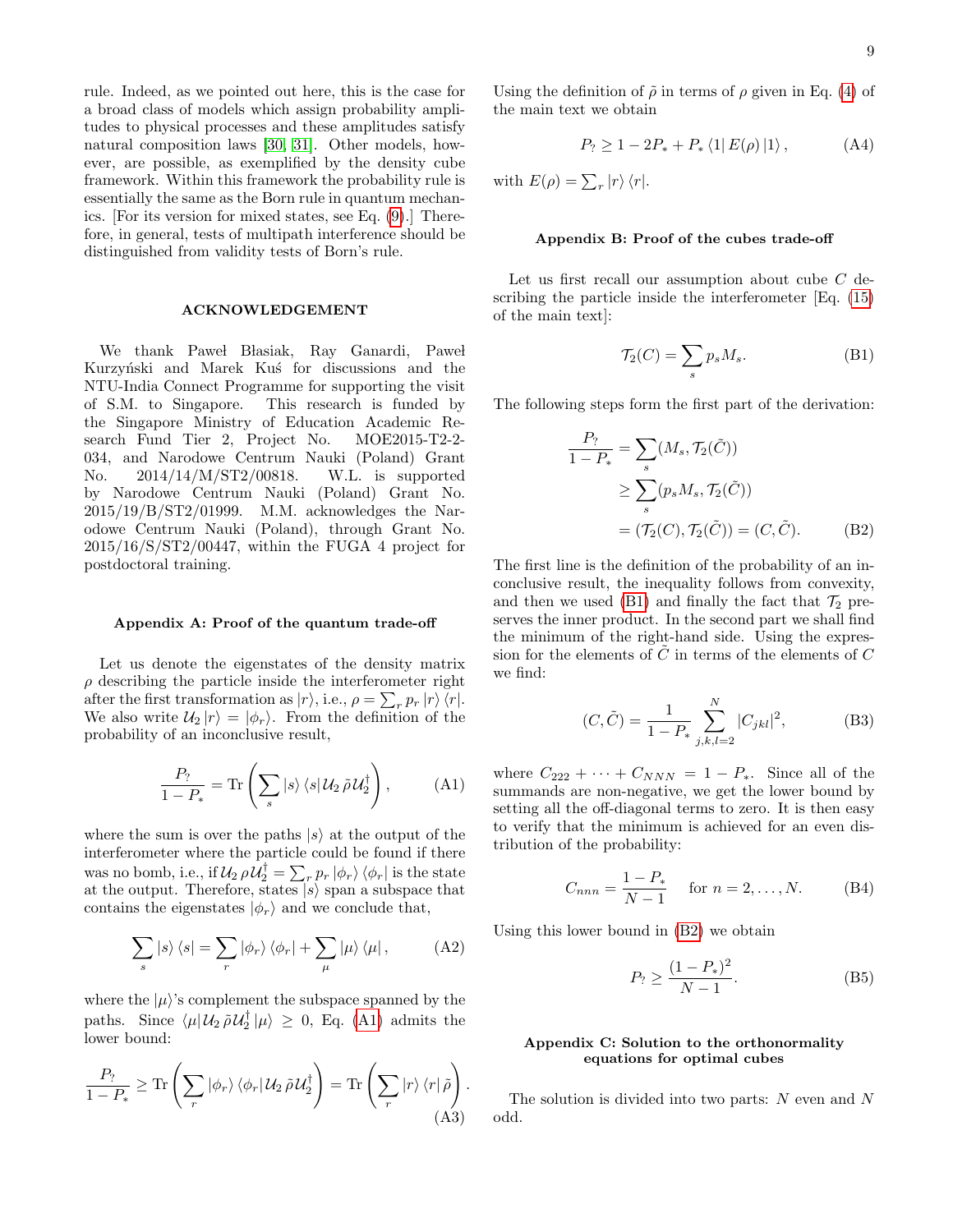## 1.  $N$  even

Let M be a  $(N-1) \times N$  matrix formed from the discrete  $N \times N$  Fourier transform by deleting the first row:

$$
M = \begin{pmatrix} 1 & \omega^{1 \cdot 1} & \omega^{1 \cdot 2} & \cdots & \omega^{1 \cdot (N-1)} \\ 1 & \omega^{2 \cdot 1} & \omega^{2 \cdot 2} & \cdots & \omega^{2 \cdot (N-1)} \\ \vdots & \vdots & \vdots & \ddots & \vdots \\ 1 & \omega^{(N-1) \cdot 1} & \omega^{(N-1) \cdot 2} & \cdots & \omega^{(N-1) \cdot (N-1)} \end{pmatrix},
$$
(C1)

where  $\omega = \exp(i2\pi/N)$ . The crucial property we shall use is expressed in the following multiplication:

$$
M^{\dagger}M = \begin{pmatrix} N-1 & -1 & \cdots & -1 \\ -1 & N-1 & \cdots & -1 \\ \vdots & \vdots & \ddots & \vdots \\ -1 & -1 & \cdots & N-1 \end{pmatrix} .
$$
 (C2)

Hence, the columns of matrix  $M$  form vectors with fixed overlap equal to  $-1$ , for any pair of distinct vectors. Let us now form the matrix X by stacking  $(N-2)/2$  matrices M vertically:

$$
X = \begin{pmatrix} M \\ M \\ \vdots \\ M \end{pmatrix} . \tag{C3}
$$

Note that matrix X has N columns and  $(N-1)(N-2)/2$ rows. We therefore define vectors  $\vec{x}_n$  as columns of  $X:$ 

$$
X = \left(\begin{array}{cccc} \vec{x}_1 & \vec{x}_2 & \cdots & \vec{x}_N \end{array}\right). \tag{C4}
$$

Indeed, every component of each  $\vec{x}_n$  has unit modulus and appropriate overlap:

$$
(\vec{x}_m, \vec{x}_n) + (\vec{x}_n, \vec{x}_m) = 2(\vec{x}_m, \vec{x}_n)
$$
  
= 2(mth row of X<sup>†</sup>)(nth row of X)  
= (N-2)(mth row of M<sup>†</sup>)(nth row of M)  
= 2 - N. (C5)

## 2. N odd

We now construct the matrix  $M$ , having dimensions  $\frac{N-1}{2} \times N$ , by deleting the first row of the  $N \times N$  Fourier transform matrix and taking only the top  $\frac{N-1}{2}$  rows left:

$$
M = \begin{pmatrix} 1 & \omega^{1\cdot 1} & \omega^{1\cdot 2} & \cdots & \omega^{1\cdot N} \\ 1 & \omega^{1\cdot 1} & \omega^{1\cdot 2} & \cdots & \omega^{1\cdot N} \\ \vdots & \vdots & \vdots & \ddots & \vdots \\ 1 & \omega^{\frac{N-1}{2}\cdot 1} & \omega^{\frac{N-1}{2}\cdot 2} & \cdots & \omega^{\frac{N-1}{2}\cdot N} \end{pmatrix} . \tag{C6}
$$

This time we have:

$$
M^{\dagger}M = \begin{pmatrix} \frac{N-1}{2} & -\frac{1}{2} & \cdots & -\frac{1}{2} \\ -\frac{1}{2} & \frac{N-1}{2} & \cdots & -\frac{1}{2} \\ \vdots & \vdots & \ddots & \vdots \\ -\frac{1}{2} & -\frac{1}{2} & \cdots & \frac{N-1}{2} \end{pmatrix} + i \text{ (imaginary part)}.
$$
 (C7)

We form the matrix X by stacking  $N-2$  matrices M vertically and define vectors  $\vec{x}_n$  as columns of X, as before. Indeed, the overlap between distinct vectors reads:

$$
(\vec{x}_m, \vec{x}_n) + (\vec{x}_n, \vec{x}_m) = 2\text{Re}[(\vec{x}_m, \vec{x}_n)]
$$
  
= 2\text{Re}[(mth row of X<sup>†</sup>)(nth row of X)]  
= 2(N-2)\text{Re}[(mth row of M<sup>†</sup>)(nth row of M)]  
= 2 - N. (C8)

### 3. Example of resulting cubes for  $N = 4$

The following four cubes are obtained for the four-path interferometer:

$$
C^{(1)} = \frac{1}{3\sqrt{3}} \left\{ \begin{pmatrix} 0 & 0 & 0 & 0 \\ 0 & 0 & 1 & 1 \\ 0 & 1 & 0 & 1 \\ 0 & 1 & 1 & 0 \end{pmatrix}, \begin{pmatrix} 0 & 0 & 1 & 1 \\ 0 & \sqrt{3} & 0 & 0 \\ 1 & 0 & 0 & 0 \\ 1 & 0 & 0 & 0 \end{pmatrix}, \begin{pmatrix} 0 & 1 & 0 & 1 \\ 1 & 0 & 0 & 0 \\ 0 & 0 & \sqrt{3} & 0 \\ 1 & 0 & 0 & 0 \end{pmatrix}, \begin{pmatrix} 0 & 1 & 1 & 0 \\ 1 & 0 & 0 & 0 \\ 1 & 0 & 0 & 0 \\ 0 & 0 & 0 & \sqrt{3} \end{pmatrix} \right\},
$$
(C9)  

$$
C^{(2)} = \frac{1}{3\sqrt{3}} \left\{ \begin{pmatrix} \sqrt{3} & 0 & 0 & 0 \\ 0 & 0 & -i & -1 \\ 0 & i & 0 & i \\ 0 & -1 & -i & 0 \end{pmatrix}, \begin{pmatrix} 0 & 0 & i & -1 \\ 0 & 0 & 0 & 0 \\ -i & 0 & 0 & 0 \\ -1 & 0 & 0 & 0 \end{pmatrix}, \begin{pmatrix} 0 & -i & 0 & i \\ i & 0 & 0 & 0 \\ 0 & 0 & \sqrt{3} & 0 \\ -i & 0 & 0 & 0 \end{pmatrix}, \begin{pmatrix} 0 & -1 & -i & 0 \\ -1 & 0 & 0 & 0 \\ i & 0 & 0 & 0 \\ 0 & 0 & 0 & \sqrt{3} \end{pmatrix} \right\},
$$
(C9)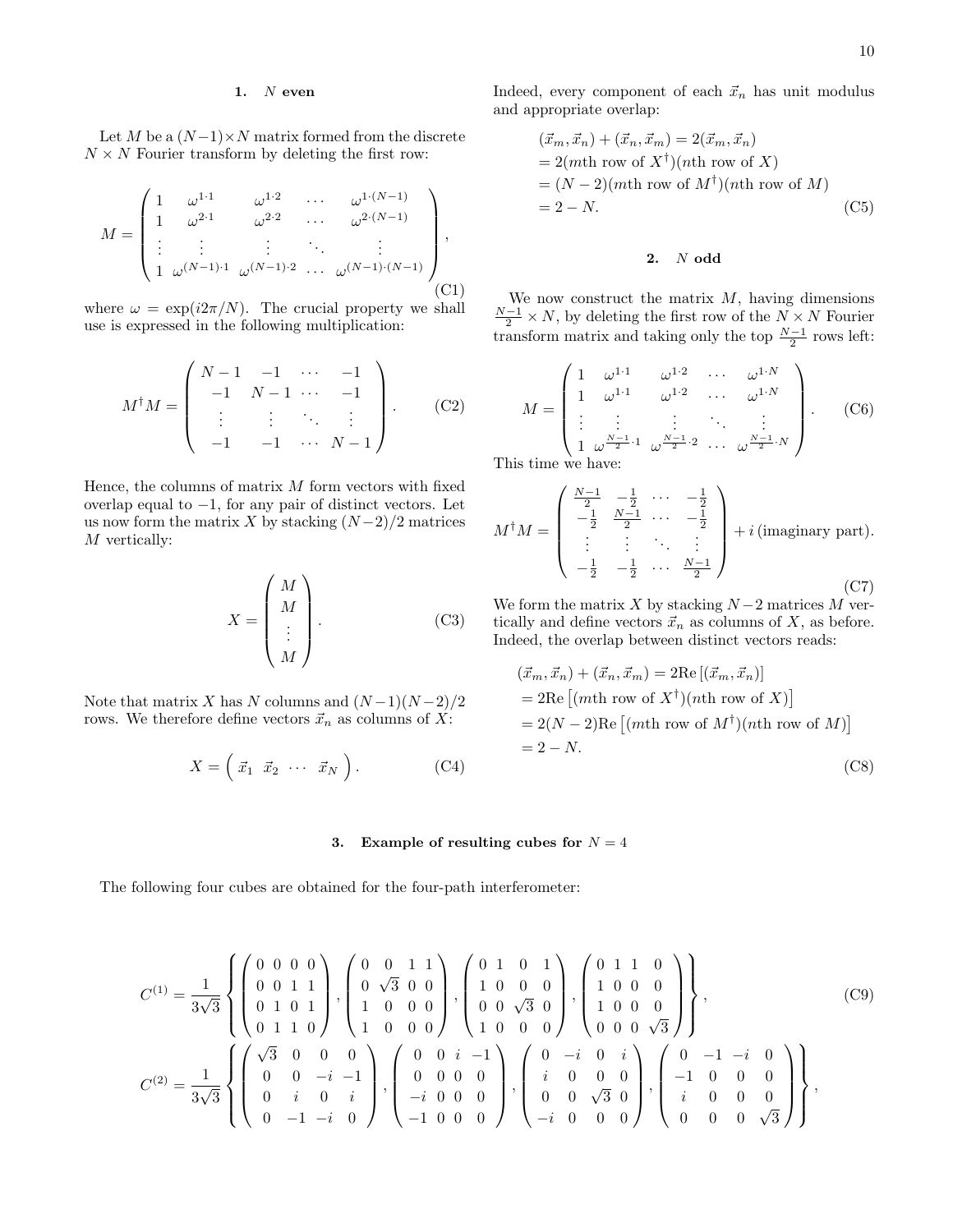11

$$
C^{(3)} = \frac{1}{3\sqrt{3}} \left\{ \left( \begin{array}{cccc} \sqrt{3} & 0 & 0 & 0 \\ 0 & 0 & -1 & 1 \\ 0 & -1 & 0 & -1 \\ 0 & 1 & -1 & 0 \end{array} \right), \left( \begin{array}{cccc} 0 & 0 & -1 & 1 \\ 0 & \sqrt{3} & 0 & 0 \\ -1 & 0 & 0 & 0 \\ 1 & 0 & 0 & 0 \end{array} \right), \left( \begin{array}{cccc} 0 & -1 & 0 & -1 \\ -1 & 0 & 0 & 0 \\ 0 & 0 & 0 & 0 \\ -1 & 0 & 0 & 0 \end{array} \right), \left( \begin{array}{cccc} 0 & 1 & -1 & 0 \\ 1 & 0 & 0 & 0 \\ -1 & 0 & 0 & 0 \\ 0 & 0 & 0 & \sqrt{3} \end{array} \right) \right\},
$$
  
\n
$$
C^{(4)} = \frac{1}{3\sqrt{3}} \left\{ \left( \begin{array}{cccc} \sqrt{3} & 0 & 0 & 0 \\ 0 & 0 & i & -1 \\ 0 & -i & 0 & -i \\ 0 & -1 & i & 0 \end{array} \right), \left( \begin{array}{cccc} 0 & 0 & -i & -1 \\ 0 & \sqrt{3} & 0 & 0 \\ i & 0 & 0 & 0 \\ -1 & 0 & 0 & 0 \end{array} \right), \left( \begin{array}{cccc} 0 & i & 0 & -i \\ -i & 0 & 0 & 0 \\ 0 & 0 & \sqrt{3} & 0 \\ i & 0 & 0 & 0 \end{array} \right), \left( \begin{array}{cccc} 0 & -1 & i & 0 \\ -i & 0 & 0 & 0 \\ 0 & 0 & \sqrt{3} & 0 \\ i & 0 & 0 & 0 \end{array} \right) \right\}.
$$

### <span id="page-10-0"></span>Appendix D: Consistency of the transformation

## 1. Positivity of matrix  $D$

We shall find the eigenvalues of  $1 - BB^{\dagger}$  explicitly. Since  $B = (X X^*)^T$ , the construction in Appendix [C](#page-8-1) for even N produces matrix  $(N-1)^2BB^{\dagger}$ , given by

$$
\begin{pmatrix}\nMM^{\dagger} & \cdots & MM^{\dagger} & M^*M^{\dagger} & \cdots & M^*M^{\dagger} \\
\vdots & \ddots & \vdots & \vdots & \ddots & \vdots \\
MM^{\dagger} & \cdots & MM^{\dagger} & M^*M^{\dagger} & \cdots & M^*M^{\dagger} \\
\hline\nMM^T & \cdots & MM^T & M^*M^T & \cdots & M^*M^T \\
\vdots & \ddots & \vdots & \vdots & \ddots & \vdots \\
MM^T & \cdots & MM^T & M^*M^T & \cdots & M^*M^T\n\end{pmatrix},
$$
\n
$$
(D1)
$$

Note that  $MM^{\dagger} = N1$  is inherited from the unitarity of the Fourier matrix. Similarly,  $M^*M^T =$  $(M^{\dagger})^T M^T = (MM^{\dagger})^T = N \mathbb{1}$ . Direct computation shows that  $MM^T = M^*M^{\dagger} = N 1^A$ , where  $1^A$  denotes an antidiagonal matrix with all nonzero elements being 1. Therefore, the matrix  $(N-1)^2BB^{\dagger}$  has the following form for even  $N$ :

 1 1 . . . · · · . . . 1 1 . . . . . . 1 1 . . . · · · . . . 1 1 1 1 . . . · · · . . . 1 1 . . . . . . 1 1 . . . · · · . . . 1 1 1 1 . . . · · · . . . 1 1 . . . . . . 1 1 . . . · · · . . . 1 1 1 1 . . . · · · . . . 1 1 . . . . . . 1 1 . . . · · · . . . 1 1 . (D2)

Similarly, one finds the following for odd N:



In both cases, the eigenvalues of  $BB^{\dagger}$  are either 0 or  $N(N-2)/(N-1)^2$ . Hence, the eigenvalues of D are either 1 or  $1/(N-1)^2$ .

### 2. Exemplary transformation for  $N = 4$

We shall only present the D matrices. Following the method above one finds

$$
D = \frac{1}{3} \begin{pmatrix} 2 & 0 & 0 & 0 & 0 & -1 \\ 0 & 2 & 0 & 0 & -1 & 0 \\ 0 & 0 & 2 & -1 & 0 & 0 \\ 0 & 0 & -1 & 2 & 0 & 0 \\ 0 & -1 & 0 & 0 & 2 & 0 \\ -1 & 0 & 0 & 0 & 0 & 2 \end{pmatrix} .
$$
 (D4)

This is not the only solution given the constraints  $\mathcal{T}^2 = 1$ and  $\mathcal{T} = \mathcal{T}^{\dagger}$ . The following two matrices were obtained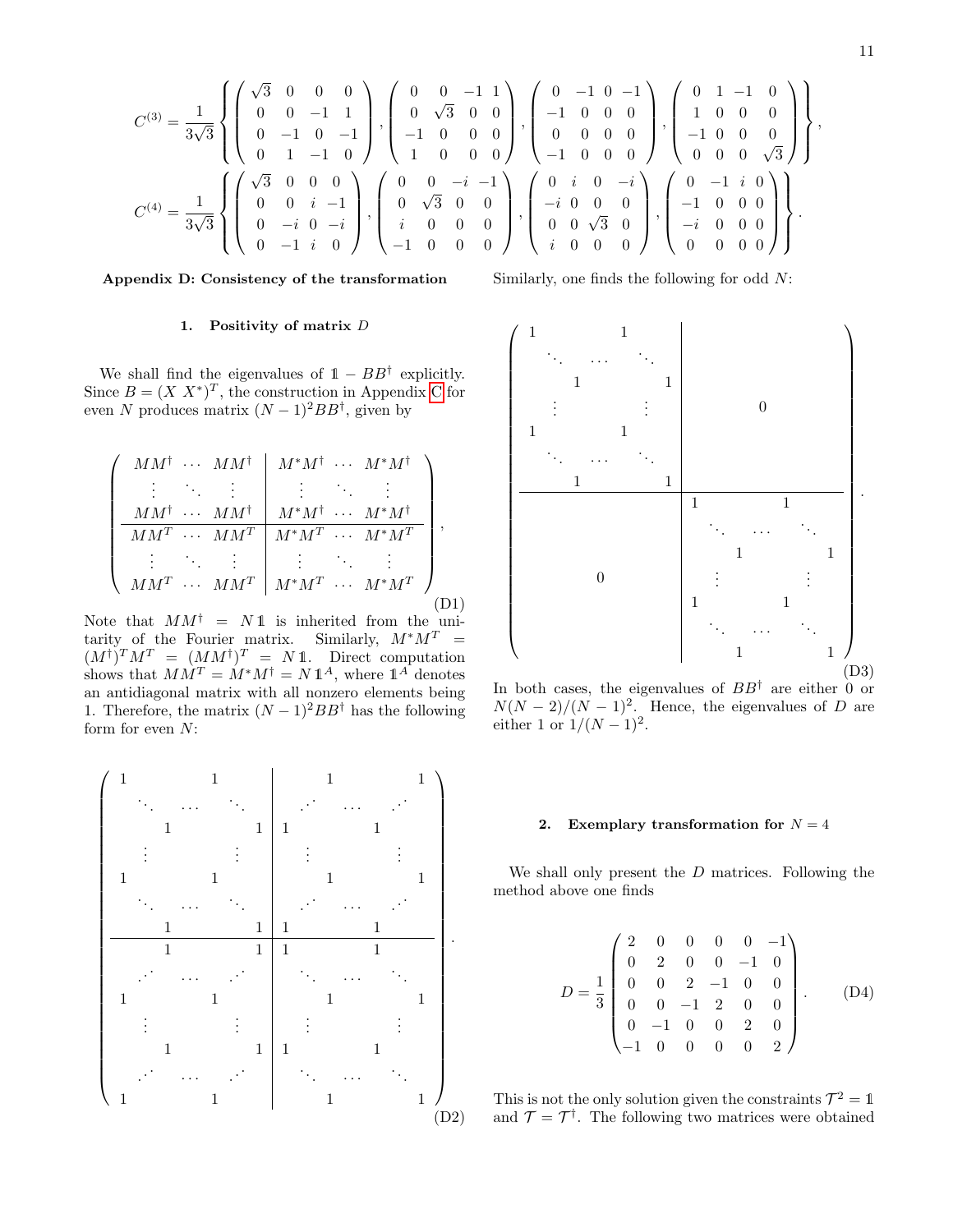by other means:

$$
D_2 = \frac{1}{3} \begin{pmatrix} 1 & -i & i & -i & i & 0 \\ i & 1 & 1 & -1 & 0 & -i \\ -i & 1 & 1 & 0 & -1 & i \\ i & -1 & 0 & 1 & 1 & -i \\ -i & 0 & -1 & 1 & 1 & i \\ 0 & i & -i & i & -i & 1 \end{pmatrix}, \quad (D5)
$$

$$
D_3 = \frac{1}{3} \begin{pmatrix} 1 & -1 & -i & i & 1 & 0 \\ -1 & 1 & -i & i & 0 & 1 \\ i & i & 1 & 0 & -i & -i \\ -i & -i & 0 & 1 & i & i \\ 1 & 0 & i & -i & 1 & -1 \\ 0 & 1 & i & -i & -1 & 1 \end{pmatrix} .
$$
 (D6)

If we use  $D_3$  as an example, then  $\mathcal T$  has the following elements:

$$
\mathcal{T} = \frac{1}{3} \begin{pmatrix}\n0 & 1 & 1 & 1 & 1 & 1 & 1 & 1 & 1 & 1 \\
1 & 0 & 1 & 1 & i & -1 & -i & -i & -1 & i \\
1 & 1 & 0 & 1 & -1 & 1 & -1 & -1 & 1 & -1 \\
1 & 1 & 1 & 0 & -i & -1 & i & i & -1 & -i \\
1 & -i & -1 & i & 1 & -1 & -i & i & 1 & 0 \\
1 & -1 & 1 & -1 & -1 & 1 & -i & i & 0 & 1 \\
1 & i & -1 & -i & i & i & 1 & 0 & -i & -i \\
1 & i & -1 & -i & -i & -i & 0 & 1 & i & i \\
1 & -1 & 1 & -1 & 1 & 0 & i & -i & 1 & -1 \\
1 & -i & -1 & i & 0 & 1 & i & -i & -1 & 1\n\end{pmatrix}
$$
\n(D7)

- <span id="page-11-0"></span>[1] A. C. Elitzur and L. Vaidman. Quantum mechanical interaction-free measurements. Found. Phys., 23,987 (1993).
- [2] L. Vaidman. On the realisation of interaction-free measurements. *Quantum Opt.*, 6,119 (1994).
- <span id="page-11-10"></span>[3] P. Kwiat, H. Weinfurter, T. Herzog, A. Zeilinger, and M. A. Kasevich. Interaction-free measurement. Phys. Rev. Lett., 74,4763 (1995).
- [4] M. Hafner and J. Summhammer. Experiment on interaction-free measurement in neutron interferometry. Phys. Lett. A, 235,563 (1997).
- [5] T. Tsegaye, E. Goobar, A. Karlsson, G. Björk, M. Y. Loh, and K. H. Lim. Efficient interaction-free measurements in a high-finesse interferometer. Phys. Rev. A, 57,3987 (1998).
- [6] C. Robens, W. Alt, C. Emary, D. Meschede, and A. Alberti. Atomic "bomb testing": the Elitzur–Vaidman experiment violates the Leggett–Garg inequality. Appl. Phys. B, 123,12 (2017).
- <span id="page-11-11"></span>[7] X.-S. Ma, X. Guo, C. Schuck, K. Y. Fong, L. Jiang, and H. X. Tang. On-chip interaction-free measurements via the quantum Zeno effect. Phys. Rev. A, 90,042109 (2014).
- <span id="page-11-1"></span>[8] G. S. Paraoanu. Interaction-free measurements with superconducting qubits. Phys. Rev. Lett., 97,180406 (2006).
- <span id="page-11-2"></span>[9] W. K. Wootters and W. H. Zurek. A single quantum cannot be cloned. Nature (London), 299,802 (1982).
- <span id="page-11-3"></span>[10] D. Dieks. Communication by EPR devices. Phys. Lett. A, 92,271 (1982).
- <span id="page-11-4"></span>[11] H. Barnum, C. M. Caves, C. A. Fuchs, R. Jozsa, and B. Schumacher. Noncommuting mixed states cannot be broadcast. Phys. Rev. Lett., 76,2818 (1996).
- <span id="page-11-5"></span>[12] M. Piani, P. Horodecki, and R. Horodecki. No-localbroadcasting theorem for multipartite quantum correlations. Phys. Rev. Lett., 100,090502 (2008).
- <span id="page-11-6"></span>[13] A. K. Pati and S. L. Braunstein. Impossibility of deleting an unknown quantum state. Nature, 404,164 (2000).
- <span id="page-11-7"></span>[14] B. Dakić, T. Paterek, and Č. Brukner. Density cubes and higher-order interference theories. New J. Phys., 16,023028 (2014).
- <span id="page-11-8"></span>[15] R. D. Sorkin. Quantum mechanics as quantum measure theory. Mod. Phys. Lett. A, 9,3119 (1994).
- <span id="page-11-9"></span>[16] C. M. Lee and J. H. Selby. Higher-order interference in extensions of quantum theory. Found. Phys., 47,89 (2017).